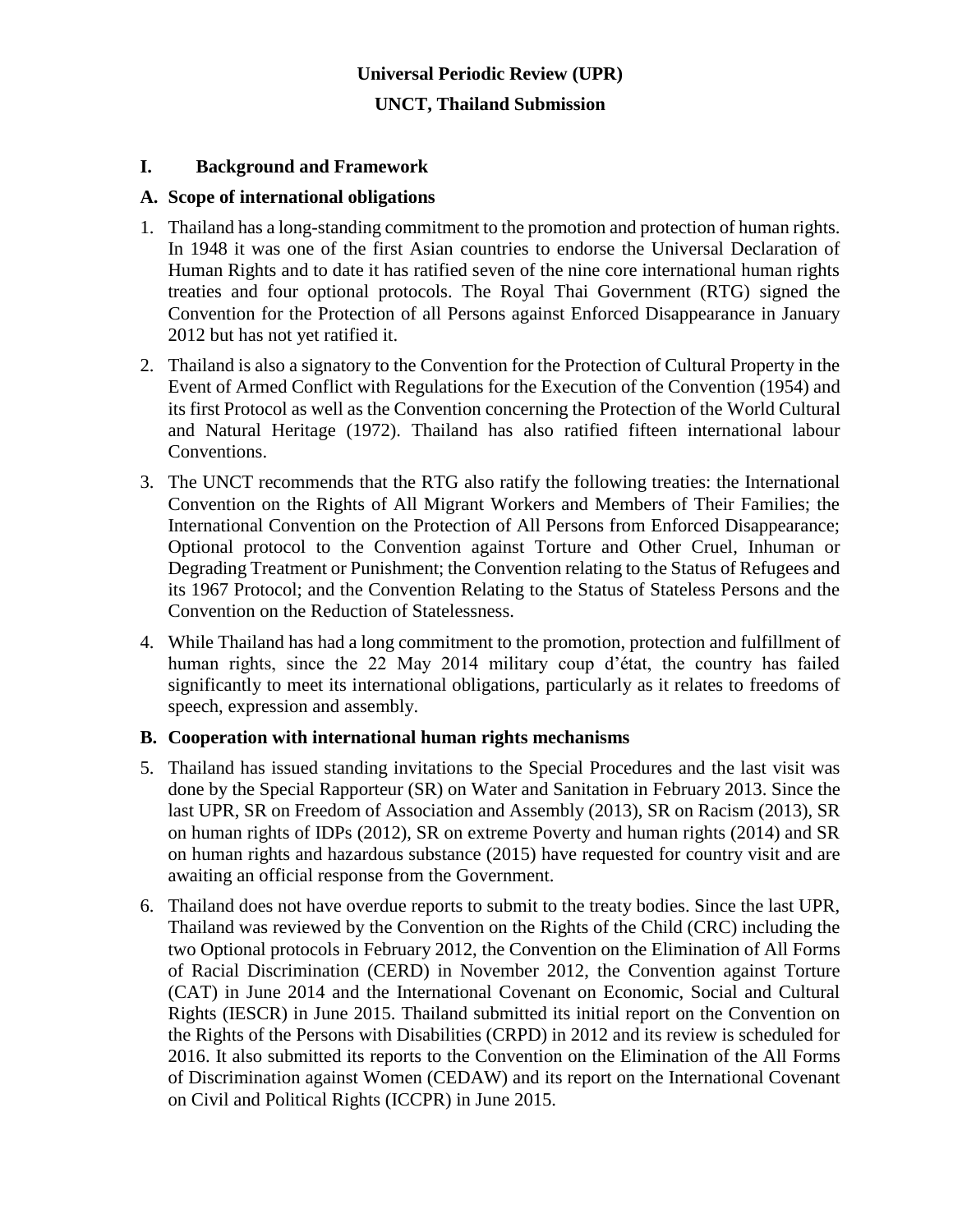- 7. The UNCT recommends that RTG facilitates the visit of the Special Procedures, implements the recommendations of the treaty bodies and special rapporteurs and submits all overdue reports to the ILO supervisory bodies.
- 8. The UNCT recommends that the RTG withdraws existing reservations to international treaties, including article 22 of the Convention on the Rights of the Child.

## **C. Constitutional and legislative framework**

- 9. The Constitution of the Kingdom of Thailand was annulled, excluding the provisions of Chapter II related to the King, following the military coup d'état in May 2014. Although Section 4 of the 2014 Interim Constitution states that the rights, liberties and equality previously enjoyed by the Thai People shall be protected in-line with Thailand's existing international obligations, the Interim Constitution gives unfettered powers to the National Council for Peace and Order (NCPO) to give any order deemed necessary and that the orders issued by the NCPO regardless of their executive, legislative and judicial force are deemed to be legal, constitutional and conclusive. Key constitutional bodies set up by the NCPO are also primarily dominated by military personnel and those loyal to the military government effectively limiting any forms of checks and balances. The military coup in May 2014 has had significant impact on the enjoyment of human rights, including on economic, social and cultural rights.
- 10. Thailand has been in the process of drafting a new Constitution under military leadership for nearly one year. A draft constitution prepared by the junta-appointed Constitutional Drafting Committee (CDC) was presented to the junta-appointed National Reform Council (NRC) in September 2015 and was rejected. Prior to the vote, concerns arose that the draft constitution was not aligned with democratic and international human rights principles. A new 21-member CDC shall be mandated to draft a new charter within six months' time.
- 11. The UNCT reiterates the call from the UN Secretary General for a prompt return to constitutional, civilian and democratic rule. Moreover, the electoral process should align with internationally accepted democratic principles. Laws and reform processes set in motion by the military junta should not circumscribe the outcome of such elections. UNCT also expresses concern over the uncertainty of the outcome of the current constitution drafting process. The UNCT recommends that the new constitution drafting process is inclusive and participatory and that the general public and political parties are allowed to express their views on both the content and the process in a free and open manner. The UNCT also recommends that the RTG ensures that the key democratic and human rights principles are incorporated in the new constitution in line with Thailand's obligation under international human rights law.
- 12. The UNCT also recommends that the new constitution protects and promotes gender equality and women's rights in accordance to the international obligations and standards, and guarantees substantive equality between women and men by explicitly prohibiting both direct and indirect discrimination. It is recommended that the new constitution also ensures equality and non-discrimination for all gender and sexual minorities.

#### **D. Institutional and human rights structure**

13. Thailand has established various mechanisms to protect human rights, including the National Human Rights Commission of Thailand (NHRCT); the Rights and Liberties Protection Department under the Ministry of Justice; the Office of International Peoples'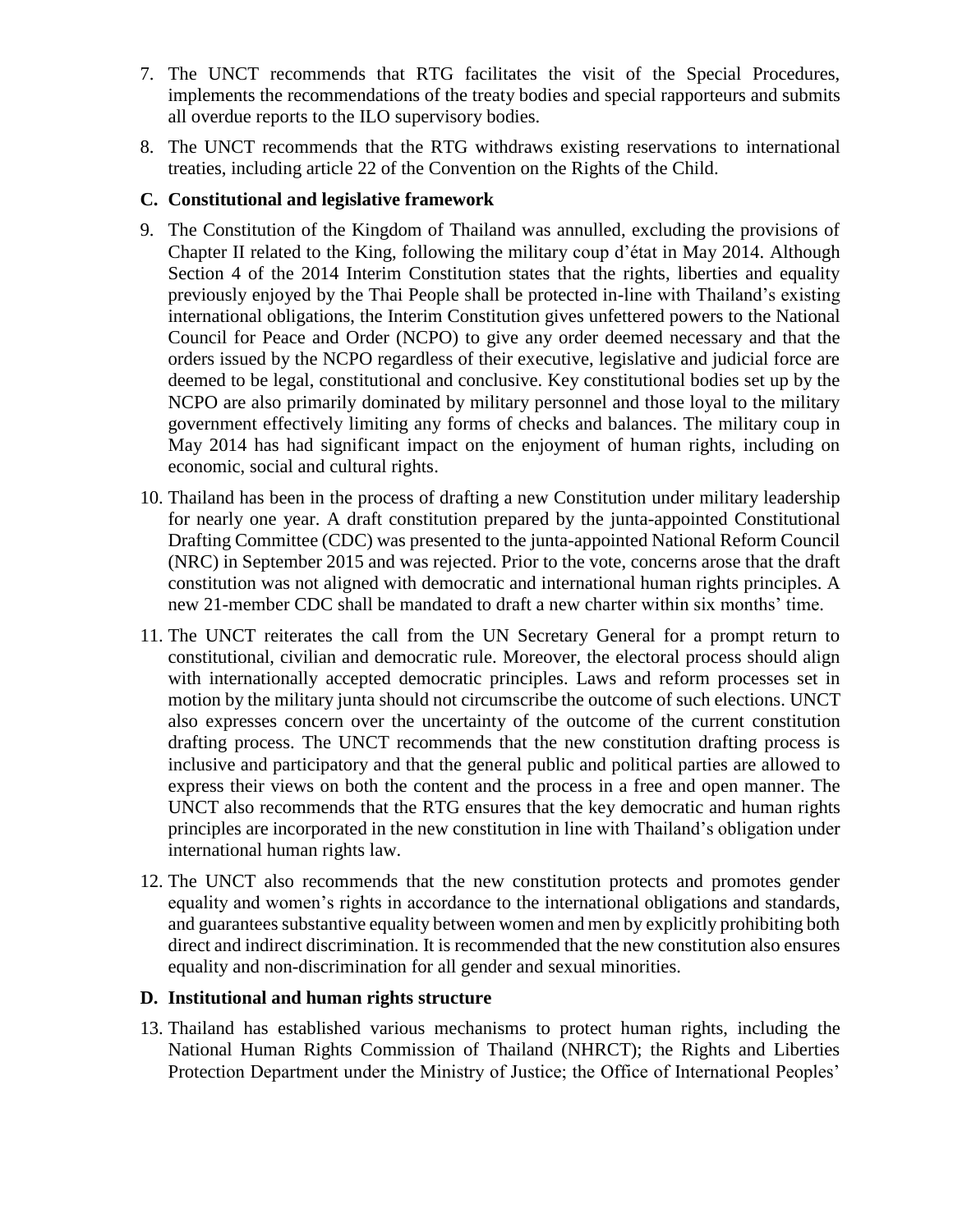Rights Protection under the Office of the Attorney General; the Administrative Court; and the Ombudsman.

- 14. The NHRCT was established in 2001, under the 1997 Constitution and the 1999 National Human Rights Commission Act. On October 2014, the International Coordinating Committee of the National Human Rights Institutions (ICC) recommended that the selection and appointment of the NHRCT Commissioners is done through a participatory transparent and merit based process. The ICC gave the NHRCT a one year grace period to address the concerns and warned that it would be downgraded to "B" status if no measures are taken by October 2015. The Government selected the third batch of the NHRCT based on the 2007 Constitution. Concerns were raised on the lack of civil society participation on the selection process. The NHRCT needs to be further strengthened in both its internal capacity and its interaction with civil society.
- 15. The UNCT recommends that the RTG ensures the independence of the NHRCT by strengthening its protection and promotion mandate. The RTG also implements the recommendations of the ICC by reviewing the selection process of the NHRCT to allow increased transparency and wider participation of CSOs.

#### **E. Policy measures**

16. Thailand has established a number of policies, plans and programmes to support the promotion and protection of human rights. On November 2014, Thailand approved the third National Human Rights Action Plan (NHRAP, 2014-18). The NHRAP has 11 human rights dimensions and 15 target groups. Despite a number of policies and plans on human rights, their implementation remains challenged due to bottlenecks in coordination mechanisms, lack of understanding of the policies at the implementation level, the insufficient and/or uncoordinated data system, insufficient budget and in some case the poor quality of some of these policies. The UNCT recommends that there is coordinated and consistent approach amongst the government institutions as well as efforts to include the general public and CSOs in implementing its human rights programmes.

### **II. Promotion and protection of human rights on the ground: achievements, best practices, challenges and constraints**

#### **A. Administration of justice, including impunity, and the rule of law**

17. Following its military putsch of 22 May 2014, the Thai military imposed a nationwide martial law and replaced the civilian government with the military rule. Although the military government has claimed that the coup was necessary to restore law and order and for the necessary political reforms, UNCT notes that in accordance with international human rights standards any change of the Government has to be constitutional and democratic. On 01 April 2015, nationwide martial law was revoked and replaced by NCPO Order No. 3/2015 issued under Section 44 of the Interim Constitution. Section 44 provides unlimited executive, judicial and legislative power to the head of the NCPO without any oversight and NCPO Order No. 3 grants law enforcement powers to a broad range of soldiers, including the power to detain anybody without judicial review for seven days. Since the coup d'état, at least 856 civilians have been tried in the military court raising a number of concerns, including the capacity and independence of the military courts and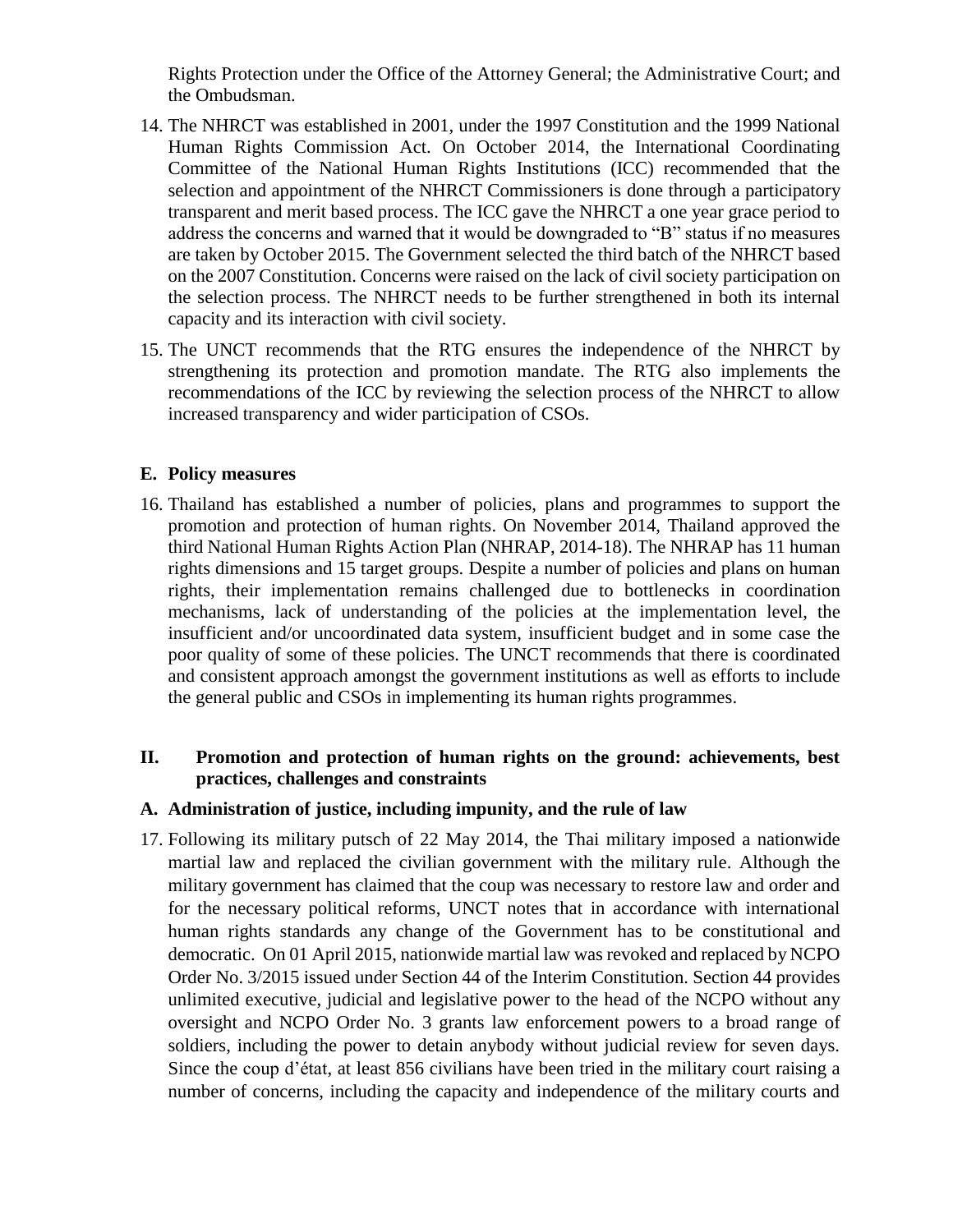right to fair trial. Moreover, more than 1,200 people have been summoned, arrested, and/or detained by the military since the coup. As civilian courts in Thailand remain functional, the UNCT recommends that the NCPO stop using military courts to try civilians. The NCPO should also stop the practice of arbitrary summoning and detaining individuals, often held incommunicado and without access to lawyers.

- 18. The UNCT notes that security legislation such as the Internal Security Act (ISA), Martial Law, Computer Crimes Act and the Emergency Decree have inevitably negative implications on the rule of law. In Thailand's southern border provinces, the martial and special emergency laws have been in effect for more than ten years as a response to the armed insurgency. These laws have negative implications on the rule of law including due process guarantees. It has also significantly curtailed citizens' fundamental freedoms, put them at risk of intimidation and harassment by authorities and created an environment of impunity whereby security forces are systematically not held accountable for human rights abuses, including torture, extrajudicial killing, and other violations. Insurgent groups routinely target civilians, either for targeted assassination or as collateral damage from IED attacks. Access to information remains challenging in light of the nation-wide ban on community radio stations after the coup. The UNCT is particularly concerned of the current practice of the security forces to collect DNA sample (exceeding 40,000 people currently) which has resulted in intimidation, harassment and detention of youths including children of Malay ethnicity. The UNCT recommends the RTG to take concrete measures to stop the practice of checks and arrests based on ethnicity, to review the special laws with a view to meeting international human rights standards and to thoroughly investigate all allegations of human rights violations and prosecute those found responsible.
- 19. The UNCT is also concerned about the inclusion of the death penalty in the new Anti-Corruption Law and urges to repeal the clause related to expanding the use of the death penalty for economic crimes.

#### **B. Democratic Space**

20. Thailand has generally been an open society with a vibrant civil society and media. However, the UNCT is concerned about continued restrictions on freedom of expression including the closing down of anti-junta media and websites; banning of books, arrests of persons for the expression of opinions; and strict enforcement of broadly-defined *lèsemajesté* laws.' Since the coup, the NCPO has issued a number of orders primarily aimed to clampdown on press freedom and freedom of expression. NCPO orders prohibit criticism of the military government, prohibit any dialogue or discussion on political and public issues and set conditions for reporting and broadcasting. Over the last few years, Thai authorities have reportedly closed down more than 100,000 websites for allegedly promoting anti-monarchy sentiments and posing threats to national security and a number of individuals have received lengthy prison sentences for breaching this law. Most recent offenders were sentenced to 30 and 28 years in prison for lèse-majesté content on social media. After the 2014 coup, the arbitrary application of the Article 112 (or the lèse-majesté law) and Computer Crimes Act have been ramped up, as cases are tried *in camera* before military courts, including lack of access by defense lawyers to "incriminating evidence" including harsh prison terms by military courts in such cases. Since the May 2014 military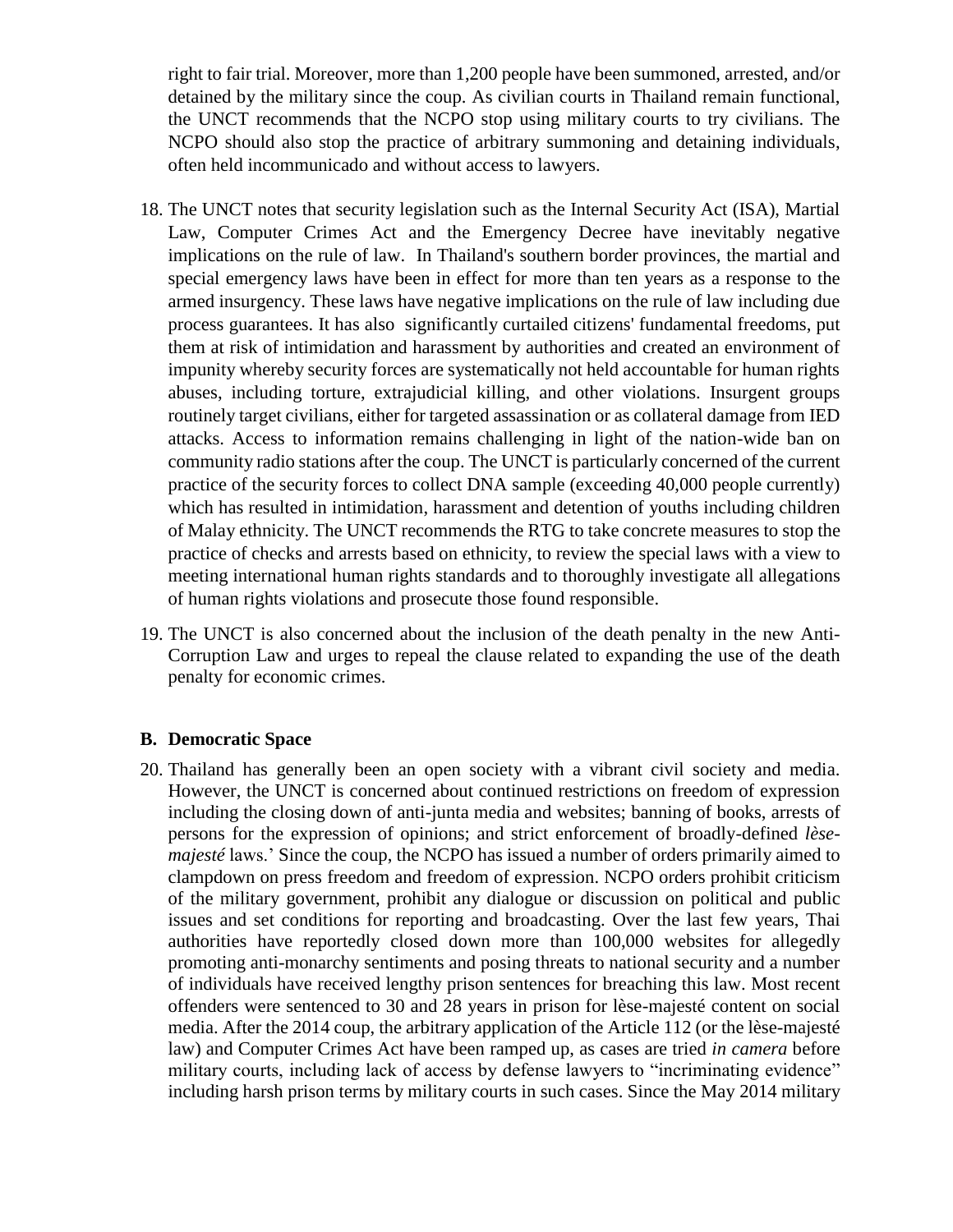coup, at least 40 individuals have either been convicted or remain in pre-trial detention for lèse-majesté offences, both under Section 112 and under the 2007 Computer Crimes Act. The NCPO has also continuously summoned, arrested and/or detained individuals who have been critical of the military government creating a sense of fear against those who dare to speak out. The UNCT calls on the RTG to restore free expression and public dialogue, including freedom for journalists to operate without fear of reprisals, in line with Thailand's international human rights obligations. The UNCT recommends that the RTG amends the vague and broad lèse-majesté law to bring it in line with international human rights standards.

21. The UNCT is also concerned about the restrictions on freedom of assembly and association. The NCPO's announcement No. 7/2014 now replaced by No. 3/2015 bans organizing or taking part in public gatherings of more than five people and the Announcement No. 14/2014 bans any anti-NCPO protest/activities. A new Public Assembly Act which came into effect on 13 August 2015 requires protest organisers to notify authorities 24 hours in advance of the purpose of the gathering, duration of the gathering and the venue. The law also bans public gatherings within 150 meters of government offices, airports, ports, bus and train stations, hospitals, or royal residences. Since the coup, it is noticeable that protests, regardless of sizes, that are deemed to be against the government or its policies, have been stopped or repressed. The UNCT notes with concern incidents of broad interpretations of 'political gatherings' and that the Government has ordered the cancellation of public forums and meetings organised by not only academics, journalists, human rights organisations or political activists but also by farmers and landless people. The UNCT recommends the RTG to repeal the orders limiting the freedom of peaceful assembly and urges it to facilitate the exercise of the peaceful assembly by all groups.

## **C. Women's human rights**

 $\overline{a}$ 

- 22. The UNCT welcomes Thailand's withdrawal of the reservation of the CEDAW Article 16 on July 2012 and key progress made in fostering gender equality and fulfillment of women's human rights.
- 23. The UNCT commends the RTG's efforts to promote, protect, respect and fulfill women's human rights. The UNCT notes that the Gender Equality Act enacted in September 2015 with an aim to prevent and address gender discrimination is an important step forward for ensuring gender equality in Thailand. The UNCT welcomes that the Act prohibits both direct and indirect discrimination not only on the basis of being a man or women, but also on the basis of one's sexual expression that differs from biological sex<sup>1</sup>. The UNCT, however, expresses concerns that the Act does not consider the actions undertaken in accordance with religious principles and for national security as an unjust gender discrimination and it could potentially leave room for interpretations barring equal enjoyment of rights between women and men and on the basis of gender. The UNCT

<sup>&</sup>lt;sup>1</sup> Article 3: The definition of discrimination in accordance to the Act shall mean an act or omission of an act that is a distinction, exclusion or restriction of any benefit, either direct or indirect, that is unjust on the basis of sex or sexual expression different from the sex at birth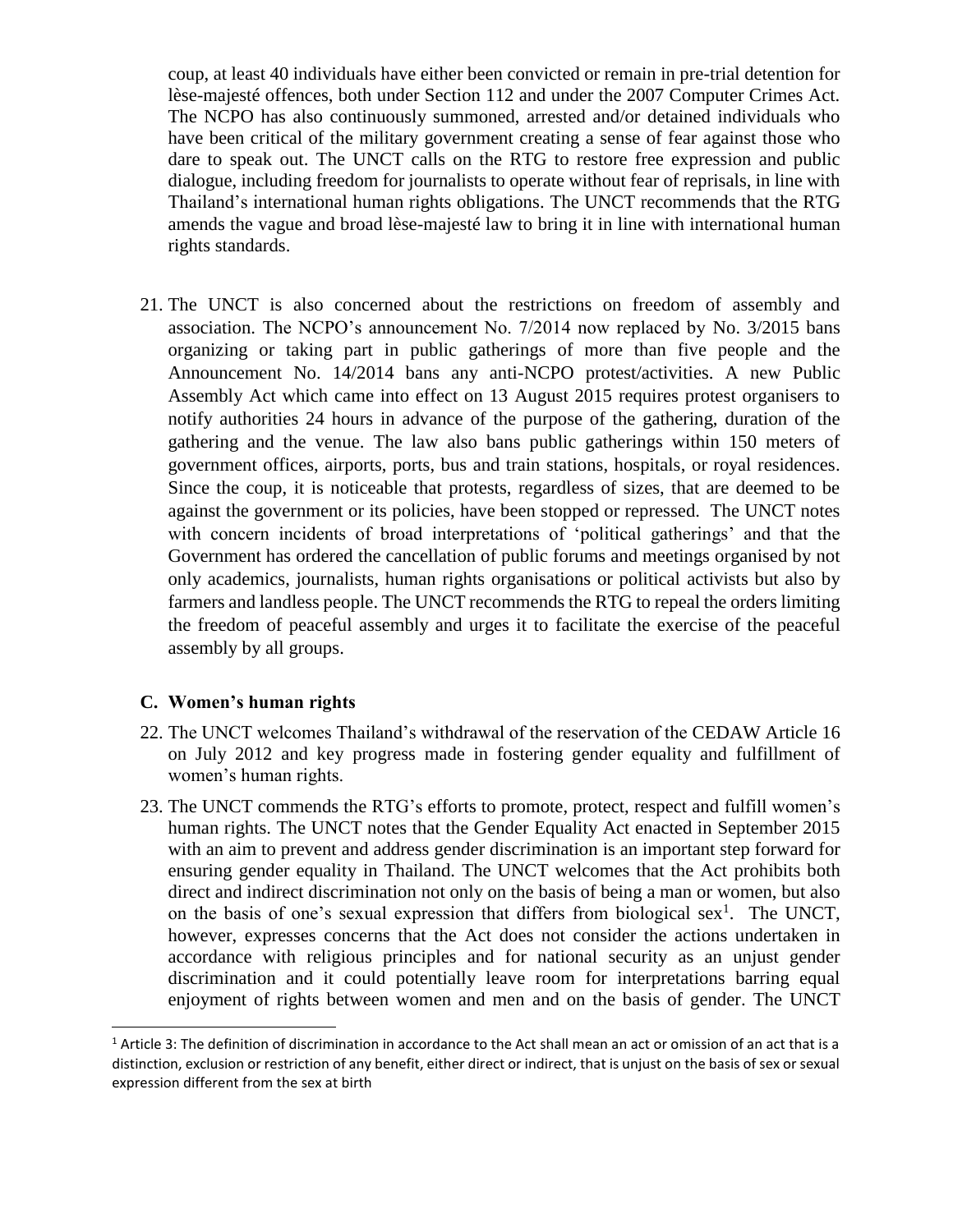recommends the RTG to continue the efforts for comprehensive and coordinated policies and programmes for substantive gender equality and fulfillment of women's human rights.

- 24. The UNCT welcomes the RTG's efforts to strengthen the multi-coordination mechanism for the protection of domestic violence victims as stipulated in the Protection of the Domestic Violence Victims Act, 2009. The UNCT recognizes that a revision of the law is on-going, and encourages the RTG to ensure that *international* standards on the prevention and protection of domestic violence victim/survivors are incorporated in the revision process. The UNCT welcomes the establishment of the 1,300 One Stop Crisis Centres (OSCC) coordinated by the Ministry of Social Development and Human Security as an effort for a comprehensive initiative for reporting and coordinating on VAW cases, and recommends strengthening of the coordination of the OSCC with other agencies, such as the hospital-based One Stop Crisis Center under the Ministry of Public Health, including towards a development of comprehensive data system on VAW
- 25. The UNCT notes that there is no single law on VAW in Thailand and recommends that the criminal justice system be reviewed to be more gender-sensitive. The UNCT notes that research has shown that in only about five percent of the reported cases of violence against women, the suspects are arrested and legal actions taken. Moreover, there is also no functioning system to track cases from reporting to sentencing, making it impossible to track attrition rate<sup>2</sup>. There are still barriers, such as: costs of forensic tests, fear of stigma and availability of the services in only few selected hospitals for the victims to seek health services and legal recourse in VAW cases. The UNCT recommends that the RTG undertakes a comprehensive prevalence study of VAW and develops a systematic plan for sensitization and capacity building of local authorities in the prevention and response.
- 26. The UNCT welcomes the progress made by the RTG to enhance the fulfillment of the economic rights of women. The UNCT however notes some exceptions in the Labour Protection Act that bar women from enjoyment of the same rights as men. In addition, the UNCT welcomes the Ministerial Regulation No 14, 2012 under the Act, which increases entitlements of domestic workers, over 90% of whom are women. However, there remain exceptions in the entitlements, such as a maximum of eight hours per day, and that of a one-hour break after five consecutive hours of work, starting and ending of working hours, overtime payment, minimum wage, welfare, protection of pregnant women prohibiting them to perform certain tasks, and entitlements to capacity development and prohibition of carrying items that are too heavy. The UNCT recommends the RTG to withdraw these exceptions.
- 27. The UNCT commends the RTG in setting up the National Commission on Policy and Strategy for the Improvement of the Status of Women, 2008 under the chairmanship of the Prime Minister. Thailand has also implemented a system of the Chief Gender Equality Officers (CGEOs) at the ministerial and departmental levels since 2003. The UNCT recommends that the RTG strengthen capacities of gender mainstreaming mechanisms as well as institutionalizing gender mainstreaming tools, including the gender focal point system, gender statistics and gender responsive budgeting.
- 28. Women, especially young women, in Thailand face challenges with access to reproductive choices and information, partly due to the prohibition by law and the lack of protective mechanisms for women to exercise and enjoy their reproductive rights. Abortion is allowed

 $\overline{a}$ 

<sup>&</sup>lt;sup>2</sup>The Thailand component of the UN Women-UNDP-UNODC multi-country study on policing and prosecution on sexual violence, conducted by the Thailand Institute of Justice, 2014 (draft).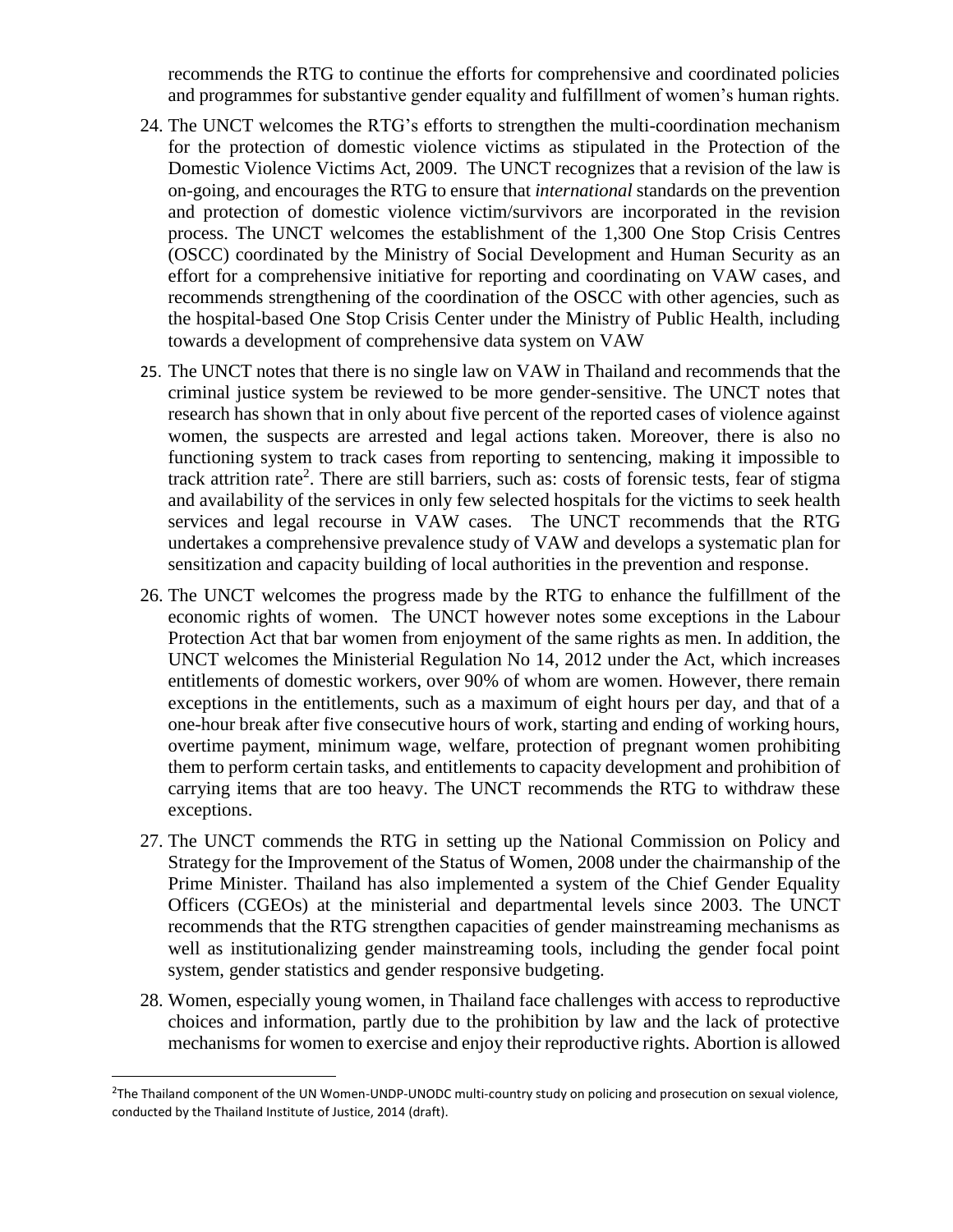only if it is performed by a medical practitioner and for the sake of the woman's health or for a pregnancy due to a sexual crime. Access to safe abortion is therefore restricted, increasing the risk of unsafe abortion. The UNCT recognizes the progress made by Thailand in the registration of abortion medicines as recommended by World Health Organization (WHO) with the Food and Drug Administration in 2014, which allows women to have choices on abortion medicines other than surgical methods and also helps reduce unsafe abortion. The UNCT recommends that Thailand continues to include these drugs to the essential drug list and closely monitor the use of abortion medicines.

- 29. Women with disability in Thailand lack legal protection to their reproductive rights. They are not only discouraged to have babies but also are also forced to be sterilized including in some cases with violence. The UNCT recommends the enactment of the legal and procedural mechanism to protect the reproductive rights and health of women, especially among vulnerable populations.
- 30. Access to information on sexual and reproductive health for gender and sexual minorities remains weak, due to discrimination, stigma and lack of information service providers within the national health system. The UNCT recommends that the RTG strengthen efforts to ensure sexual and reproductive health information is accessible and available to all citizens regardless of sexual or gender identity.

## **D. Children's rights**

- 31. Thailand has performed well in many of the indicators on children's wellbeing especially in health and education. However, investments in child protection and early child care are still not adequate. Moreover, despite ongoing efforts of the Government, children of ethnic and religious minorities, migrant workers, and from poor families continue to face sexual exploitation and abuse, detention as a first response, child labour, trafficking, corporal punishment, hazing, unnecessary institutionalization and violence in their homes as well as schools.
- 32. The UNCT applauds the efforts of the RTG in achieving nearly 100 percentage birth registration amongst Thai Children. The birth registration amongst children of migrant workers remains at only 66 percent because of the lack of understanding of the birth registration process, lack of required documentation as well as lack of adequate support from the local officials. The UNCT recommends that the RTG ensures that effort is made to ensure that children of the migrants have easy access to birth registration.
- 33. The UNCT commends Thailand for its commitment to realizing the right to education for all children, including for migrant children irrespective of their legal status. The UNCT notes that despite the legal and administrative policies to facilitate access of the migrant children to public schools, more than 60% of migrant children in Thailand are still not attending school. The drop-out rate before the completion of the primary education is also high. Learning difficulties due to language barriers and informal eligibility restrictions imposed at the local level have further discouraged the migrant's children to attend schools. UNCT recommends the RTG to strengthen mother tongue-based multi-lingual education and provide flexible learning opportunities to working and over-age migrant children.
- 34. In Thailand, unwanted pregnancies are in a rising trend among teenage girls. The adolescent birth rate increased from 31.1 to 47.9 births per 1,000 women aged 15-19 years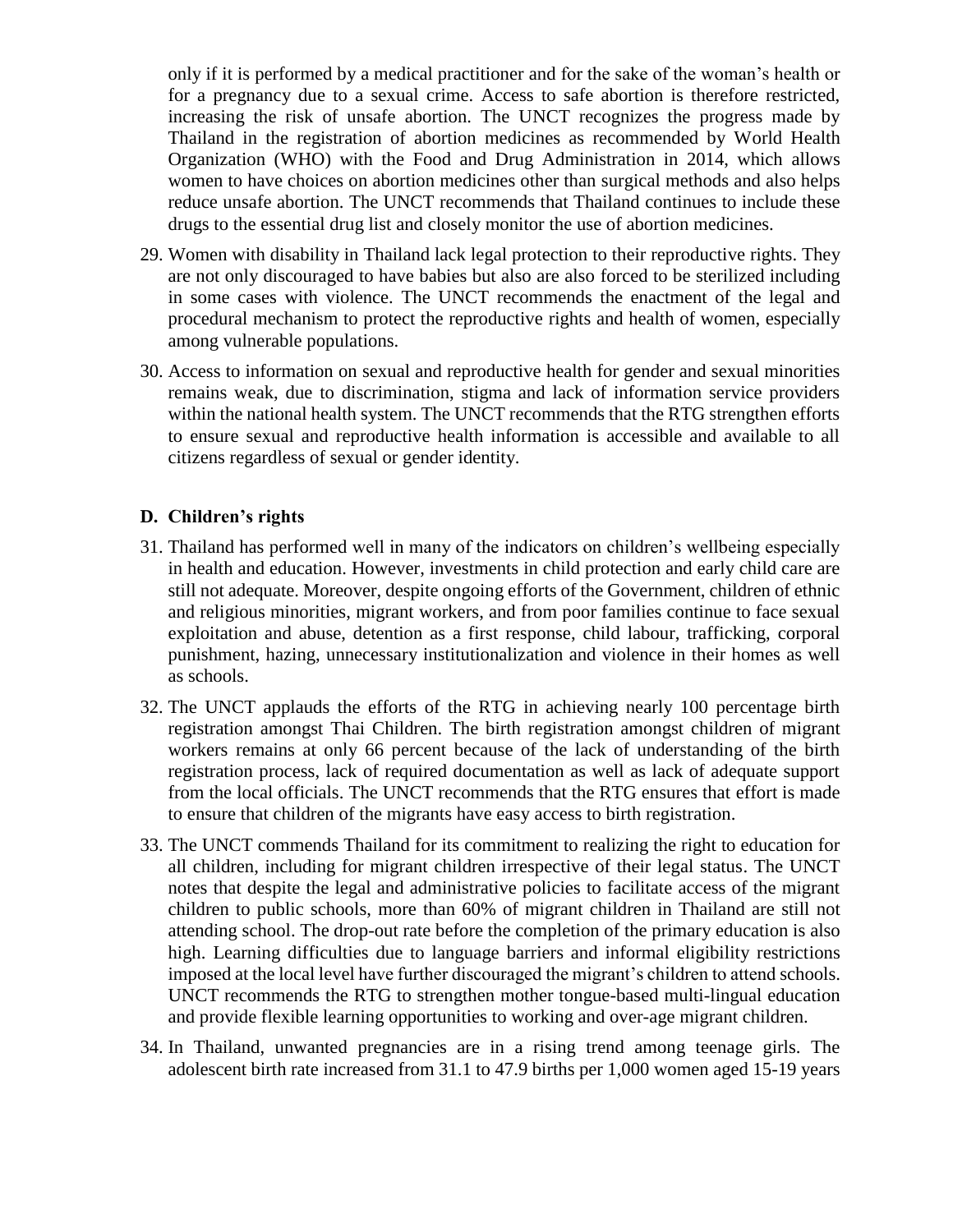in the past 15 years.<sup>3</sup> The UNCT recognizes the efforts made by Thailand in promoting youth-friendly health services as well as introducing Comprehensive Sexuality Education (CSE). However, social stigma against unplanned (teen) pregnancies and adolescent sexuality, attitude of service providers and parents remains a barrier to adolescent reproductive health. Moreover, due to the physical and psychological trauma caused by unwanted pregnancy, adolescent mothers are unable to enjoy their equal rights to education, work and other economic, social and cultural rights. The UNCT recommends that RTG establishes a functioning protective mechanism to guarantee adolescents' right to confidentiality when seeking sexual and reproductive health services. It also recommends reviewing and standardizing the CSE with participation of children and adolescents.

- 35. Sexual violence amongst children is one of the challenges in Thailand with child girls at higher risk of being victims of sexual abuse than boys. The UNCT commends the RTG for amending Section 277 of the Criminal Code which sets out liability to punishment for the abuser who is less than 18 years old and who raped a minor aged 13-15 with his/her consent even if both are allowed to legally marry. The UNCT, however, is concerned that the provision could force marriage to occur between the abuser and the girl victim since limiting girl's right to marriage and her reproductive rights to have children.
- 36. The UNCT commends Thailand for its progressive legislation establishing juvenile and family courts throughout the country. However, the UNCT is concerned that the minimum age of criminal responsibility at 10 years old still remains below internationally acceptable standards. In addition, the UNCT is also concerned by the use of corporal punishment in juvenile institutions.
- 37. In the Southern provinces ongoing violence is taking a high toll on children, in spite of the RTG's efforts to protect them. Children are still subject to the application of Martial Law and the Emergency Decree due to the special legal mechanism under the security laws and the absence of special regulations for juveniles. Children affected include those suspected of participating in or supporting any act that constitutes an emergency situation; and those whose family members have been suspected of participating in or supporting any aforementioned act.
- 38. The UNCT notes that there has been a decline in attacks against schools as well as against students and teachers in the three Southern provinces in 2015 as compared to 2014. Military presence in schools has not been reported for the last 12 months. However, the well-being of children affected by the violence, in particular psychosocial, or children orphaned by the violence should be effectively provided with support services, monitored and acted upon.
- 39. The UNCT recommends that security laws be reviewed to ensure their conformity with internationally accepted juvenile justice standards and the Convention on the Rights of the Child, that civil society organization are part of the review process and that effective monitoring mechanism is established.

## **E. HIV/AIDS and human rights**

 $\overline{a}$ 

40. The UNCT recognizes the significant progress the RTG has achieved in halting and reversing the HIV epidemic. The UNCT commends Thailand for committing to ending AIDS by 2030 and acknowledges the efforts of the Government in ensuring availability

<sup>&</sup>lt;sup>3</sup> Public Health Statistics, Bureau of Policy and Strategy, Ministry of Public Health <br/>bps2.moph.go.th>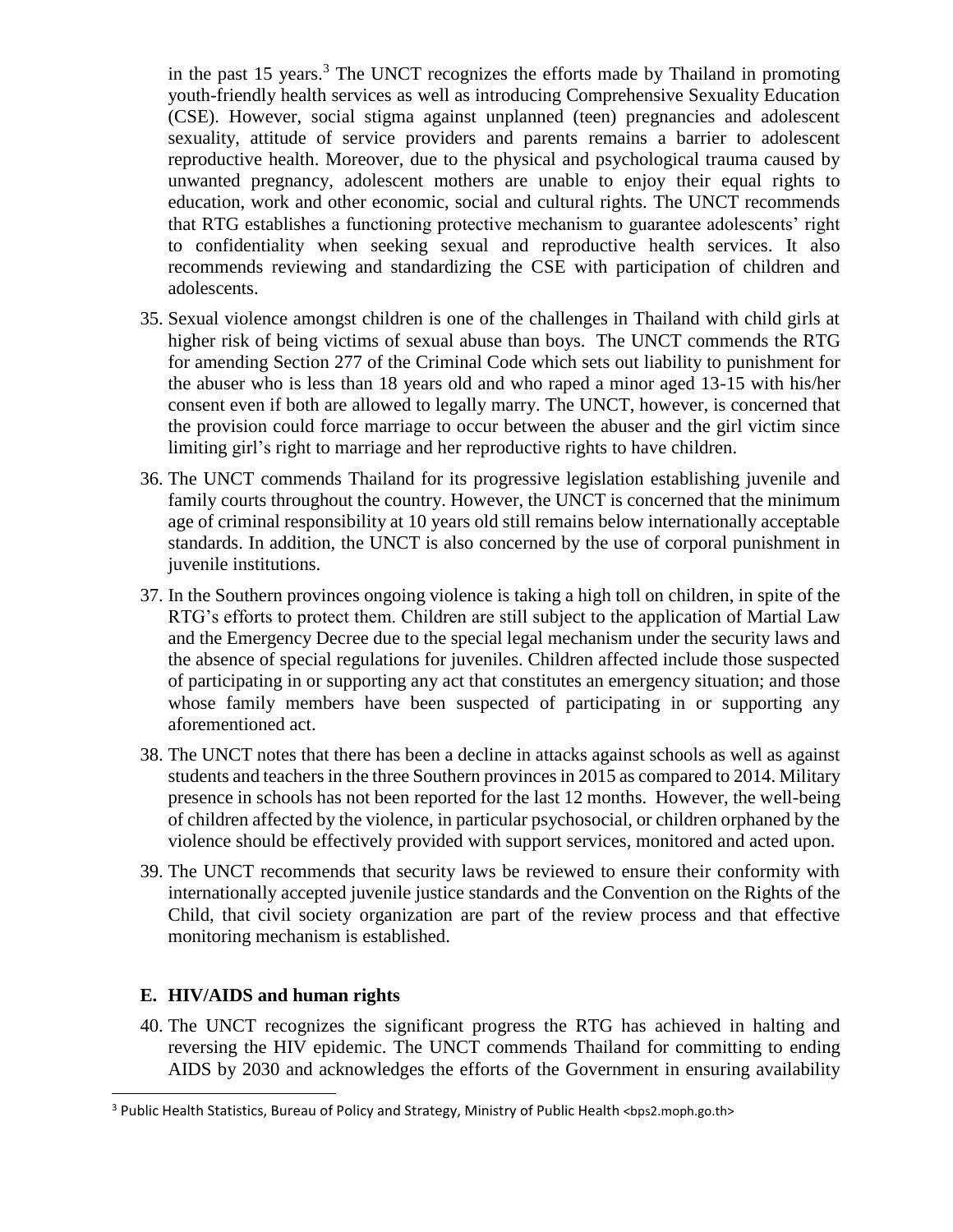and accessibility of quality HIV prevention and treatment services, with an emphasis on key populations of men who have sex with men, sex workers and drug users.

- 41. UNCT notes with satisfaction that the new HIV infections have been on a steady decline due to enhanced policy strengthening and community-based HIV response. The rate of mother-to-child transmission of HIV (MTCT) has been reduced to 2.1%; antiretroviral treatment (ART) is made accessible for every Thai citizen testing HIV positive; as well as migrants from Cambodia, Lao PDR, Myanmar and Viet Nam can access the service under the Health Insurance for Migrants Policy. The new GEL is also expected to contribute in reducing gender & HIV-related stigma, strengthening protection and encouraging healthseeking behavior, especially in transgender people.
- 42. The UNCT notes with concern that the practice of compulsory drug dependence treatment still exists, which prevents drug users from seeking and accessing health services and may result in continued HIV transmission among people who inject drugs, as well as their sexual partners. The UNCT recommends that compulsory drug dependence treatment be transformed into human rights based treatment, rehabilitation and re-socialization services.
- 43. The UNCT notes with grave concern the high level of HIV related stigma in antenatal care services (ANC). People living with HIV are advised against getting married or having children; women are persuaded and at times coerced to undergo abortion and sterilization. UNCT recommends that the commendable effort to reduce stigma and fulfill human rights in health settings is redoubled and accelerated, with particular attention to ANC and other sexual and reproductive health facilities.
- 44. The UNCT further notes that domestic financing for continued engagement beyond 2017 of civil society and communities in the disease responses and wider health has not been secured, and encourages the RTG to review and strengthen its legal framework accordingly.

## **F. Migrants' rights**

45. Thailand hosts millions of migrant workers from neighboring countries. Significant steps have been taken to regularize their status and to access social service, in particular health. However, challenges in protecting rights of migrant's workers still remain significant. Undocumented migrant workers, including adolescents, can be subject to deception and human trafficking by means of debt bondage, passport retention, and physical abuse, particularly in fisheries, agriculture and as domestic helpers. There are also cases of mass expulsions of migrant workers. Further steps need to be taken to ensure migrant workers' rights to access social services. The Ministry of Public Health (MOPH)'s budget limitations and existing language barriers limit the ability of migrants and their families to seek and receive health support in Thai hospitals.

## **G. Refugees and asylum seekers**

 $\overline{a}$ 

46. The UNCT commends Thailand for receiving refugees from neighboring countries over the past several decades and continuing to provide protection for some 109,000 Myanmar refugees in the 9 Temporary Shelters along the Border with Thailand, including protection from *refoulement*. <sup>4</sup> The UNCT also commends the strong joint collaboration between UNHCR and the RTG in connection with the "joint verification" exercise within the 9

<sup>4</sup> Thailand's Human Rights Commitments and Pledges made on the occasion of the Human Rights Council Election 2010.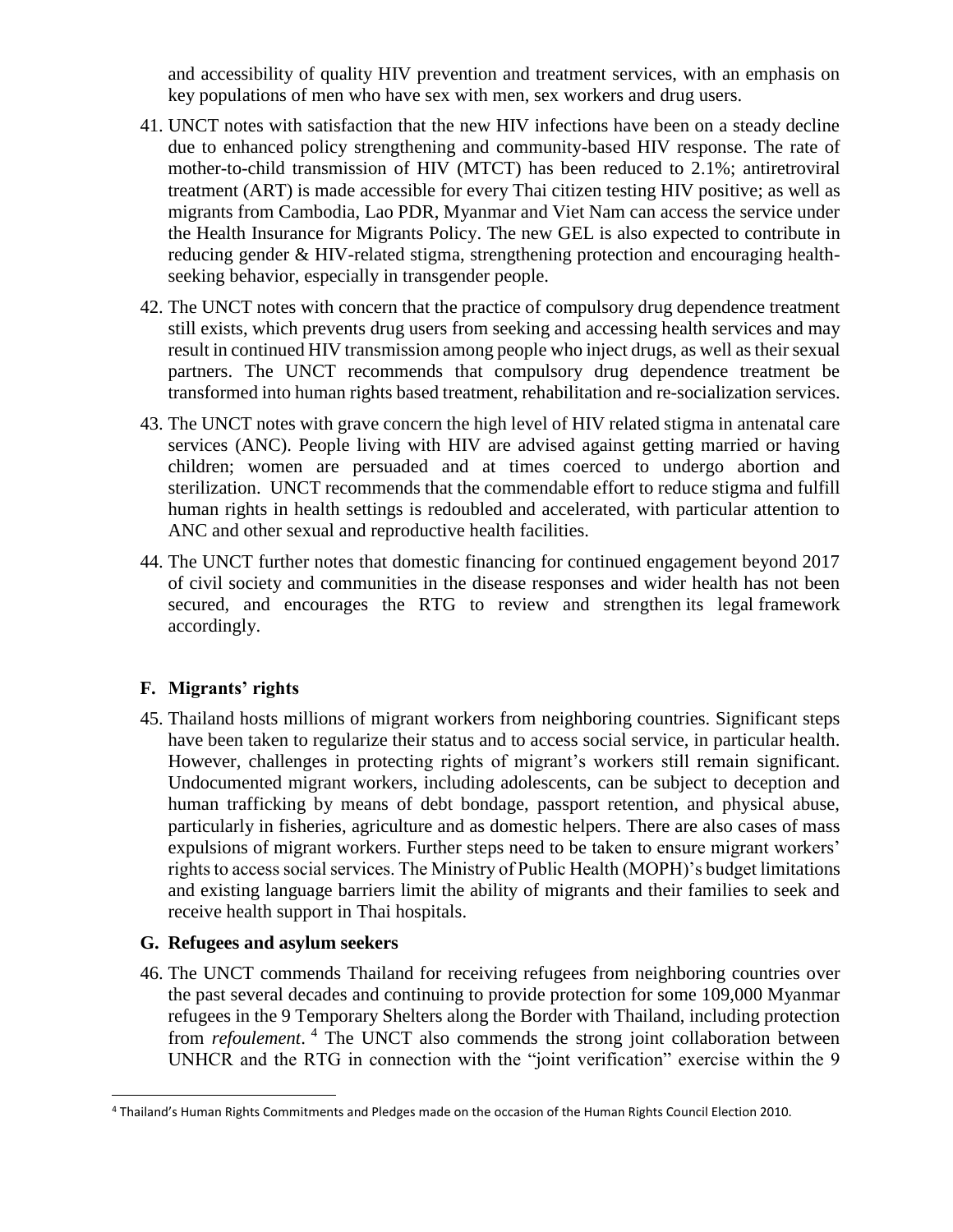temporary shelters completed in April 2015, which will support ongoing planning in the context of eventual voluntary return in coordination with Myanmar and persons of concern. Nevertheless, Thailand is not yet a party to the 1951 Convention on the Status of Refugees, nor its 1967 Protocol, and still does not have an appropriate legal framework, processes or procedures for addressing its responsibilities towards persons with international protection needs, notwithstanding its commitments vis-a-vis, *inter alia*, the Convention Against Torture (CAT), the International Covenant on Civil and Political Rights (ICCPR) or the customary international law principle of *non-refoulement*. As a result, among the nontemporary shelter based persons of concern to UNHCR, there were at least 155 persons subject to *refoulement* either from within the territory of the Kingdom or as a result of nonadmission between  $2012$  to mid- $2015<sup>5</sup>$ . Moreover, arrest and detention of refugees and asylum seekers, including children, continues to be a significant issue and a regular event, despite the fact that there are clear indications in existing Thai law (as well as responsibilities pursuant to Thailand's extant international commitments) that detention can be discretionary, although some noted relaxation in access to "bail" procedures is a welcome development.

47. The UNCT recommends that Thailand refrain from the *refoulement* of asylum-seekers, refugees, migrants in refugee-like situations, asylum-seeking or refugee victims of trafficking, and asylum-seeking or refugee victims of smuggling, especially to places where their lives or freedom would be threatened. The UNCT also recommends that Thailand either/or implement a CAT screening process and/or accede to the 1951 Refugee Convention. The UNCT recommends that Thailand follow its public commitment in 2009 to stop forcing of boats carrying Rohingya into international waters, particularly in light of boat arrivals in 2011 and 2015. The UNCT also recommends that Thailand seek clear and consistent alternatives to Immigration detention for refugees and asylum seekers (especially children, families and vulnerable persons) and use detention as a last and limited resort and, if it insists on detention, ensure that Immigration authorities have the financial resources, personnel capacity and physical infrastructure to detain persons in appropriate conditions. The UNCT takes note of and welcomes the ongoing collaboration between the RTG, UNHCR and other concerned stakeholders in addressing these issues.

#### **H. Statelessness**

 $\overline{a}$ 

48. In December 2011, the RTG officially reported some 506,197 persons considered stateless. These are primarily persons with long physical links to Thailand and since 2005 Thailand has had a policy framework and a strong political will to implement the policy.<sup>6</sup> It is believed, therefore, that this number has reduced but a new official number has not, as of August 2015, been released. The UNCT applauds the efforts of the RTG in these regards and looks forward to significantly increased efforts to further reduce statelessness within the framework of the Policy. Meanwhile, there appear to be protection gaps for other categories of stateless persons or persons at risk of statelessness including, for example,

<sup>&</sup>lt;sup>5</sup> This includes some 109 persons of Turkic origin who were forcibly deported to a country they expressed fear of being sent to. Earlier some 172 women and children of Turkic origin (include spouses/children of those mentioned above) were permitted by RTG to be deported to a country of their choice. 58 such persons remain and RTG is urged to allow them to be deported to a country of their choice, provided that country is willing to receive as is their right under the ICCPR, which is consistent both with the CAT and Thai domestic law which does not expressly envision any specific protocol concerning destination of deportation. The UNCT also recommends that Thailand fulfill its public commitment to specifically and regularly monitor the treatment of these 109 persons.  $^6$  See 2005 National Strategy for Solving Problems Concerning Legal Status and Exclusion from Receiving *Fundamental Rights of Non-Thai Individuals in Thailand*